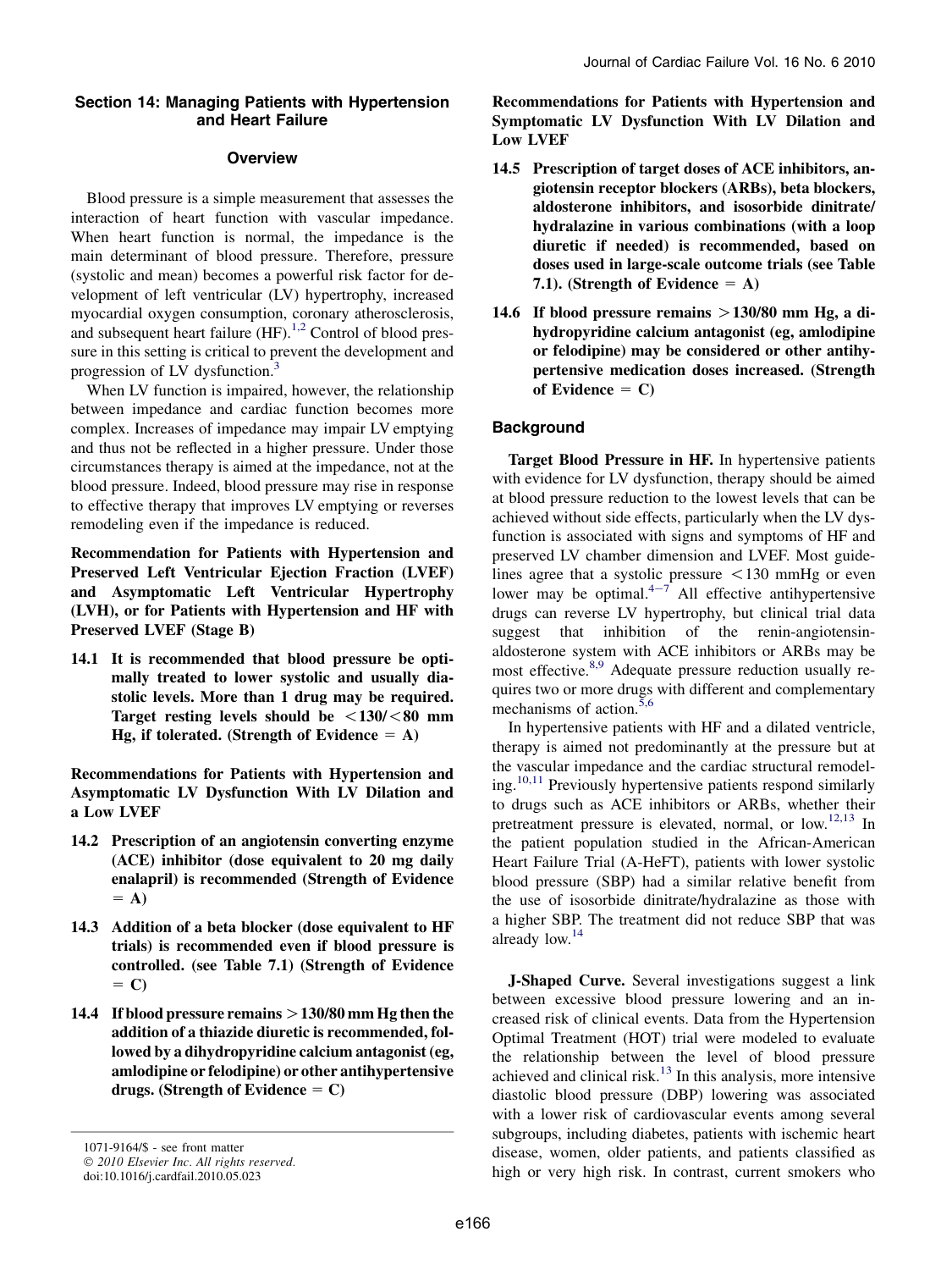<span id="page-1-0"></span>achieved greater levels of DBP lowering  $(\leq 80 \text{ mmHg})$  had a higher risk of all types of cardiovascular events, except for myocardial infarction. These data minimize the clinical concern associated with lowering blood pressure, and suggest that the potential benefits on ventricular structure and function may outweigh the potential risks of a J-curve.

It is difficult to draw definitive conclusions about the existence of a J-curve and the optimal blood pressure for HF patients from these data derived in a non-HF hypertensive population; low blood pressure in HF patients, particularly in the acute setting, often reflects a low output state due to severe LV dysfunction, and may merely be a marker of poor outcome rather than a cause of poor outcome. Nonetheless, these data emphasize the need for more research to determine the optimal level of blood pressure for patients with HF.

Blood Pressure Change and Outcome in HF. Reviewing the data concerning the relationship of blood pressure change to outcome in HF reveals a complex relationship. On the positive side, large ACE inhibitor trials demonstrate a reduction in cardiovascular events and an improvement in ventricular structure associated with modest reductions in blood pressure.<sup>15–17</sup> In the Studies of Left Ventricular Dysfunction (SOLVD) trial, patients who received enalapril had final measured blood pressures averaging 120/78 mmHg, 5/ 3 mmHg lower than the placebo arm. An echocardiographic substudy demonstrated improved ventricular structure and reduction in LV hypertrophy in symptomatic or asymptomatic patients with LV systolic dysfunction.<sup>18</sup>

However, agents demonstrated to lower blood pressure have not always conferred a mortality benefit, and the degree of blood pressure reduction has not necessarily correlated with the degree of clinical benefit. Strong mechanistic arguments can be made that in some cases these drugs were associated with other adverse effects that would be very likely to limit any benefit from blood pressure reduction. Neurohormonal activation may occur in response to rapid or excessive drops in blood pressure; agents that reduce blood pressure by direct vasodilation mechanisms without neurohormonal inhibitory effects may lack the ability to re-duce morbidity and mortality.<sup>[19](#page-2-0)–23</sup>

On the whole it appears that benefits of lowering blood pressure in hypertensive patients with asymptomatic and symptomatic LV dysfunction are dependent on the resting blood pressure and the type of agents used. Drugs that lower blood pressure and produce neurohormonal blockade have produced the best results. When such agents can be used with additional drugs that lower blood pressure further without neurohormonal activation, achievement of aggressive blood pressure goals seems likely to confer additional risk reduction in patients with HF.

### **References**

1. Lewington S, Clarke R, Qizilbash N, Peto R, Collins R. Age-specific relevance of usual blood pressure to vascular mortality: a metaanalysis of individual data for one million adults in 61 prospective studies. Lancet 2002;360:1903-13.

- 2. Vasan RS, Larson MG, Leip EP, Evans JC, O'donnell CJ, Kannel WB, et al. Impact of high-normal blood pressure on the risk of cardiovascular disease. N Engl J Med 2001;345:1291-7.
- 3. Domanski MJ, Mitchell GF, Norman JE, Exner DV, Pitt B, Pfeffer MA. Independent prognostic information provided by sphygmomanometrically determined pulse pressure and mean arterial pressure in patients with left ventricular dysfunction. J Am Coll Cardiol 1999;33:951-8.
- 4. K/DOQI clinical practice guidelines on hypertension and antihypertensive agents in chronic kidney disease. Am J Kidney Dis 2004;43:  $S1 - 290$ .
- 5. Arauz-Pacheco C, Parrott MA, Raskin P. Hypertension management in adults with diabetes. Diabetes Care 2004;27(Suppl. 1):S65-7.
- 6. Chobanian AV, Bakris GL, Black HR, Cushman WC, Green LA, Izzo JL Jr, et al. Seventh report of the Joint National Committee on Prevention, Detection, Evaluation, and Treatment of High Blood Pressure. Hypertension 2003;42:1206-52.
- 7. Williams B, Poulter NR, Brown MJ, Davis M, McInnes GT, Potter JF, et al. Guidelines for management of hypertension: report of the fourth working party of the British Hypertension Society, 2004-BHS IV. J Hum Hypertens 2004;18:139-85.
- 8. Dahlof B, Devereux RB, Kjeldsen SE, Julius S, Beevers G, de FU, et al. Cardiovascular morbidity and mortality in the Losartan Intervention For Endpoint reduction in hypertension study (LIFE): a randomised trial against atenolol. Lancet 2002;359:995-1003.
- 9. Mathew J, Sleight P, Lonn E, Johnstone D, Pogue J, Yi Q, et al. Reduction of cardiovascular risk by regression of electrocardiographic markers of left ventricular hypertrophy by the angiotensinconverting enzyme inhibitor ramipril. Circulation 2001;104:1615-21.
- 10. Muiesan ML, Salvetti M, Rizzoni D, Castellano M, Donato F, Agabiti-Rosei E. Association of change in left ventricular mass with prognosis during long-term antihypertensive treatment. J Hypertens 1995;13:1091-5.
- 11. Schlaich MP, Schmieder RE. Left ventricular hypertrophy and its regression: pathophysiology and therapeutic approach: focus on treatment by antihypertensive agents. Am J Hypertens 1998;11:1394-404.
- 12. Zanchetti A, Hansson L, Menard J, Leonetti G, Rahn KH, Warnold I, et al. Risk assessment and treatment benefit in intensively treated hypertensive patients of the hypertension Optimal Treatment (HOT) study. J Hypertens 2001;19:819-25.
- 13. Zanchetti A, Hansson L, Clement D, Elmfeldt D, Julius S, Rosenthal T, et al. Benefits and risks of more intensive blood pressure lowering in hypertensive patients of the HOT study with different risk profiles: does a J-shaped curve exist in smokers? J Hypertens 2003;21:  $797 - 804.$
- 14. Anand IS, Tam SW, Rector TS, Taylor AL, Sabolinski ML, Archambault WT, et al. Influence of blood pressure on the effectiveness of a fixed-dose combination of isosorbide dinitrate and hydralazine in the African-American Heart Failure Trial. J Am Coll Cardiol 2007:49:32-9.
- 15. Fox KM. Efficacy of perindopril in reduction of cardiovascular events among patients with stable coronary artery disease: randomised, double-blind, placebo-controlled, multicentre trial (the EUROPA study). Lancet 2003;362:782-8.
- 16. SOLVD Investigators The. Effect of enalapril on survival in patients with reduced left ventricular ejection fractions and congestive heart failure. N Engl J Med 1991;325:293-302.
- 17. Yusuf S, Sleight P, Pogue J, Bosch J, Davies R, Dagenais G. Effects of an angiotensin-converting-enzyme inhibitor, ramipril, on cardiovascular events in high-risk patients. The Heart Outcomes Prevention Evaluation Study Investigators. N Engl J Med 2000;342:145-53.
- 18. Quinones MA, Greenberg BH, Kopelen HA, Koilpillai C, Limacher MC, Shindler DM, et al. Echocardiographic predictors of clinical outcome in patients with left ventricular dysfunction enrolled in the SOLVD registry and trials: significance of left ventricular hypertrophy. Studies of Left Ventricular Dysfunction. J Am Coll Cardiol 2000;35:1237-44.